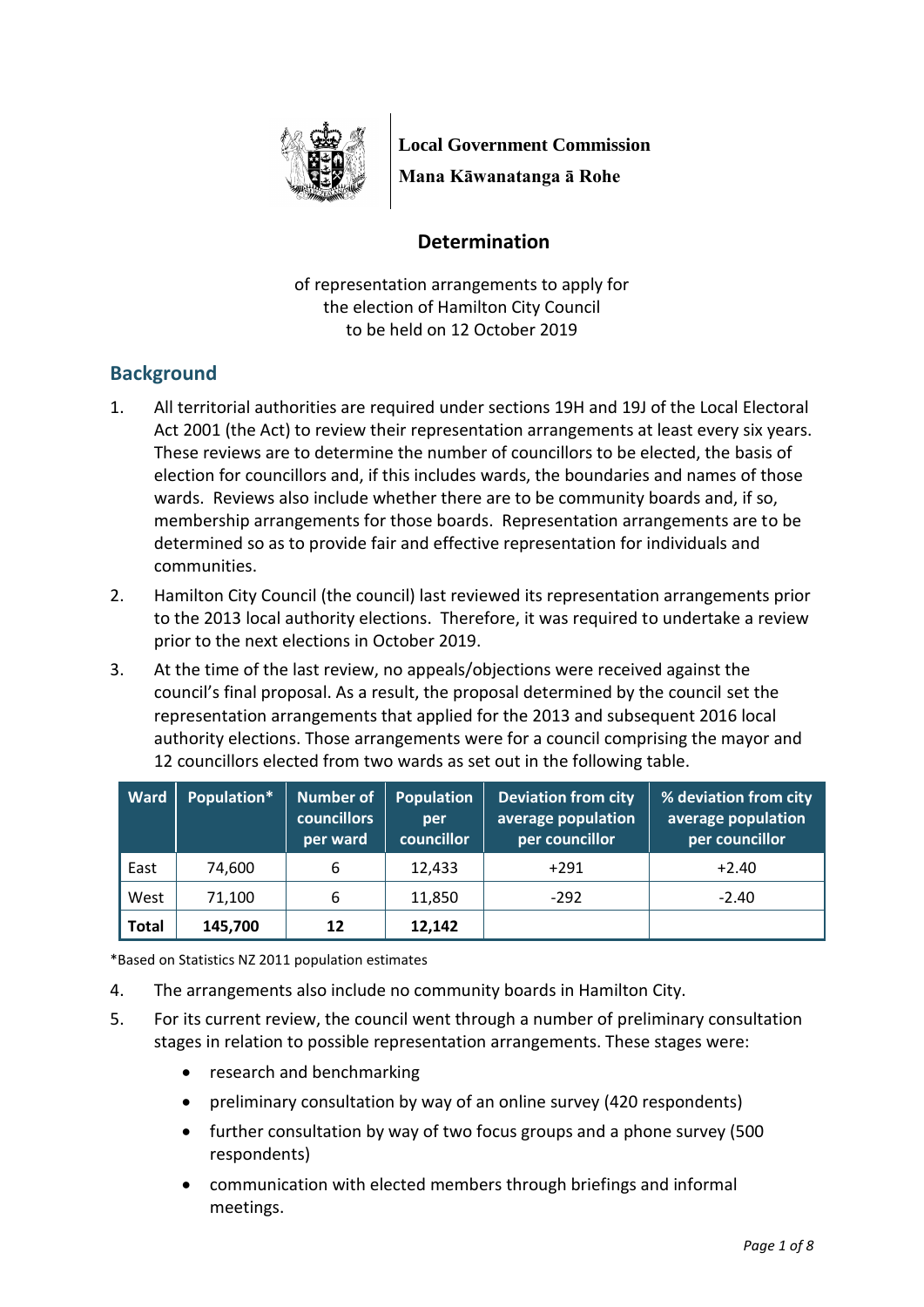- 6. Council officers summarised the findings of the various pre-consultation initiatives including:
	- people hold a range of views about what arrangements will deliver the best results for the city
	- an at large system was the individual option most people preferred (160 from online survey, 300 from phone survey)
	- however, when including responses from the 2018 Community Profile Survey about whether current arrangements adequately represented them, more people overall indicated preference for the status quo (585), 88 from online survey, 165 from telephone survey.
- 7. The report also noted a significant proportion of the public chose not to engage in the pre-consultation evidenced by only 420 responses from 14,000 views of the online survey. It noted "there is a need to provide better public education around civic matters in light of the observed confusion about how representation arrangements work".
- 8. Based on the research and feedback received, a paper identifying the following six reasonably practicable options was prepared for an elected members' briefing:
	- status quo (two wards East and West)
	- at large
	- two wards North and South
	- three wards
	- four wards
	- mixed system.
- 9. At a meeting on 16 August 2018, the council adopted its initial representation proposal. This proposal was for retention of status quo arrangements being a council comprising the mayor and 12 councillors elected from two wards, and for there to be no community boards in the city.

| <b>Ward</b>  | Population* | Number of<br><b>councillors</b><br>per ward | Population<br>per<br>councillor | <b>Deviation from city</b><br>average population<br>per councillor | % deviation from city<br>average population<br>per councillor |
|--------------|-------------|---------------------------------------------|---------------------------------|--------------------------------------------------------------------|---------------------------------------------------------------|
| East         | 87,100      | 6                                           | 14,517                          | +734                                                               | $+5.33$                                                       |
| West         | 78,300      | 6                                           | 13,050                          | -733                                                               | $-5.32$                                                       |
| <b>Total</b> | 165,400     | 12                                          | 13,783                          |                                                                    |                                                               |

10. The proposed ward arrangements are set out in the following table.

\*Based on Statistics NZ 2017 population estimates

- 11. The council notified its initial proposal on 24 August 2018 and invited submissions by 24 September 2018. The council received 37 submissions of which 8 supported the proposal and 29 opposed the proposal.
- 12. Of the 29 opposing the proposal:
	- 11 supported an at large system
	- 11 supported an increase in the number of wards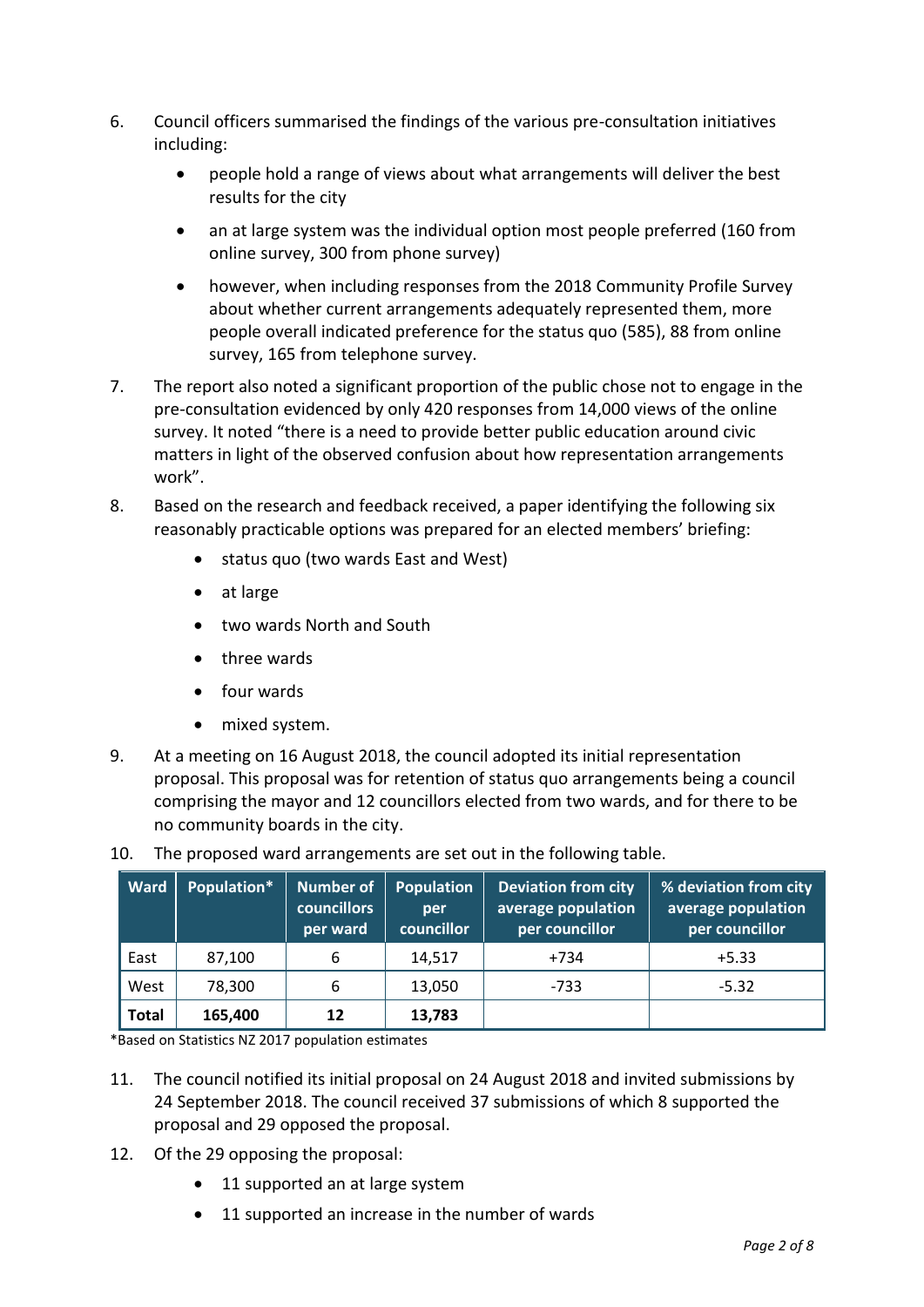- 5 supported a reduction in the number of councillors
- 2 supported an increase in the number of councillors
- 3 supported the establishment of community boards.
- 13. At a meeting on 9 October 2018, the council, after considering the submissions, resolved to adopt its initial proposal as its final representation proposal.
- 14. In notifying its final proposal, the council commented as follows on the reasoning for its decision:
	- there were a diverse range of views expressed in the submissions and they were of a contradictory nature
	- the Waikato River is a distinct geographical feature which is a well-known reference point for communities of interest
	- the current wards continue to reflect Hamilton's communities of interest to at least the same extent as other representation structures advocated through the submissions
	- the current ward structure does not create any more barriers to participation either for voters or those standing as a candidate, than other representation structures advocated through submissions
	- the current ward structure provides a balance between the views of submitters proposing a better choice of candidates and those seeking more knowledge and connections to local areas.
- 15. The final proposal was publicly notified on 3 November 2018 and appeals invited by 7 December 2018.
- 16. One appeal against the council's final proposal was received from Deborah Fisher. The appeal is against the retention of the current two-ward representation structure given what is seen in the submissions as a desire for change.

# **Matters for determination by the Commission**

- 17. Section 19R of the Act makes it clear that the Commission, in addition to consideration of the appeals and objections against a council's final representation proposal, is required to determine, in the case of a territorial authority, all the matters set out in sections 19H and 19J which relate to the representation arrangements for territorial authorities. This interpretation was reinforced by a 2004 High Court decision which found that the Commission's role is not merely supervisory of a local authority's representation arrangements decision. The Commission is required to form its own view on all the matters which are in scope of the review.
- 18. Given this requirement, any concerns expressed by appellants/objectors relating to the council's review process are not matters that the Commission needs to address. We may, however, comment on a council's process if we believe it would be of assistance to the council in a future review.
- 19. The matters in scope of the review are:
	- whether the council is to be elected from wards, the district as a whole, or a mix of the two
	- the number of councillors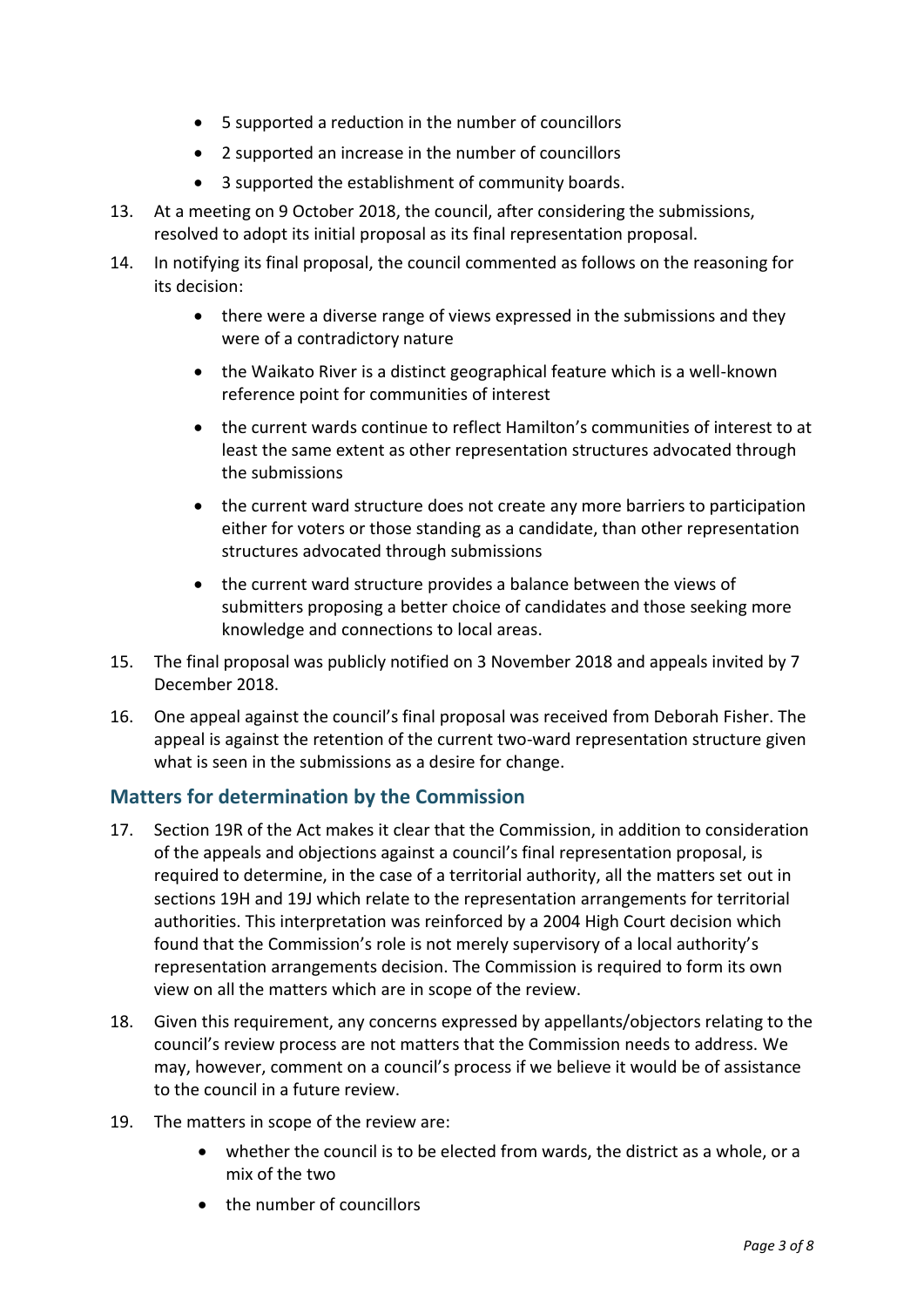- if there are to be wards, the area, boundaries and names of wards and the number of councillors to be elected from each ward
- whether there are to be community boards
- if there are to be community boards, the area, boundaries and names of their communities, and the membership arrangements for each board.
- 20. For the purpose of making a determination, the Commission may make such enquiries as it considers appropriate and may hold meetings with the interested parties. There is no obligation on the Commission to hold a hearing and the decision on whether to hold a hearing is based on the information provided by the parties and as a result of any further enquiries the Commission may make.
- 21. In the case of Hamilton City Council's proposal, we considered there was sufficient information in the documentation provided by the council on the process it had followed in making its decision and also in the appeal for us to proceed to a determination. Accordingly, we decided no hearing was required.

#### *Key considerations*

- 22. Based on legislative requirements, the Commission's *Guidelines for local authorities undertaking representation reviews* identify the following three key factors when considering representation proposals:
	- communities of interest
	- effective representation of communities of interest
	- fair representation for electors.

#### *Communities of interest*

- 23. The Guidelines identify three dimensions for recognising communities of interest:
	- *perceptual:* a sense of identity and belonging to a defined area or locality as a result of factors such as distinctive geographical features, local history, demographics, economic and social activities
	- *functional:* ability of the area to meet the needs of communities for services such as local schools, shopping areas, community and recreational facilities, employment, transport and communication links
	- *political:* ability to represent the interests of local communities which includes non-council structures such as for local iwi and hapū, residents and ratepayer associations and the range of special interest groups.
- 24. We note that in many cases councils, communities and individuals tend to focus on the perceptual dimension of communities of interest. That is, they focus on what intuitively they 'feel' are existing communities of interest. While this is a legitimate view, more evidence may be required to back this up. It needs to be appreciated that the other dimensions, particularly the functional one, are important and that they can also reinforce the 'sense' of identity with an area. In other words, all three dimensions are important but should not be seen as independent of each other.
- 25. In addition to evidence demonstrating existing communities of interest, evidence also needs to be provided of *differences* between neighbouring communities i.e. that they may have "few commonalities". This could include the demographic characteristics of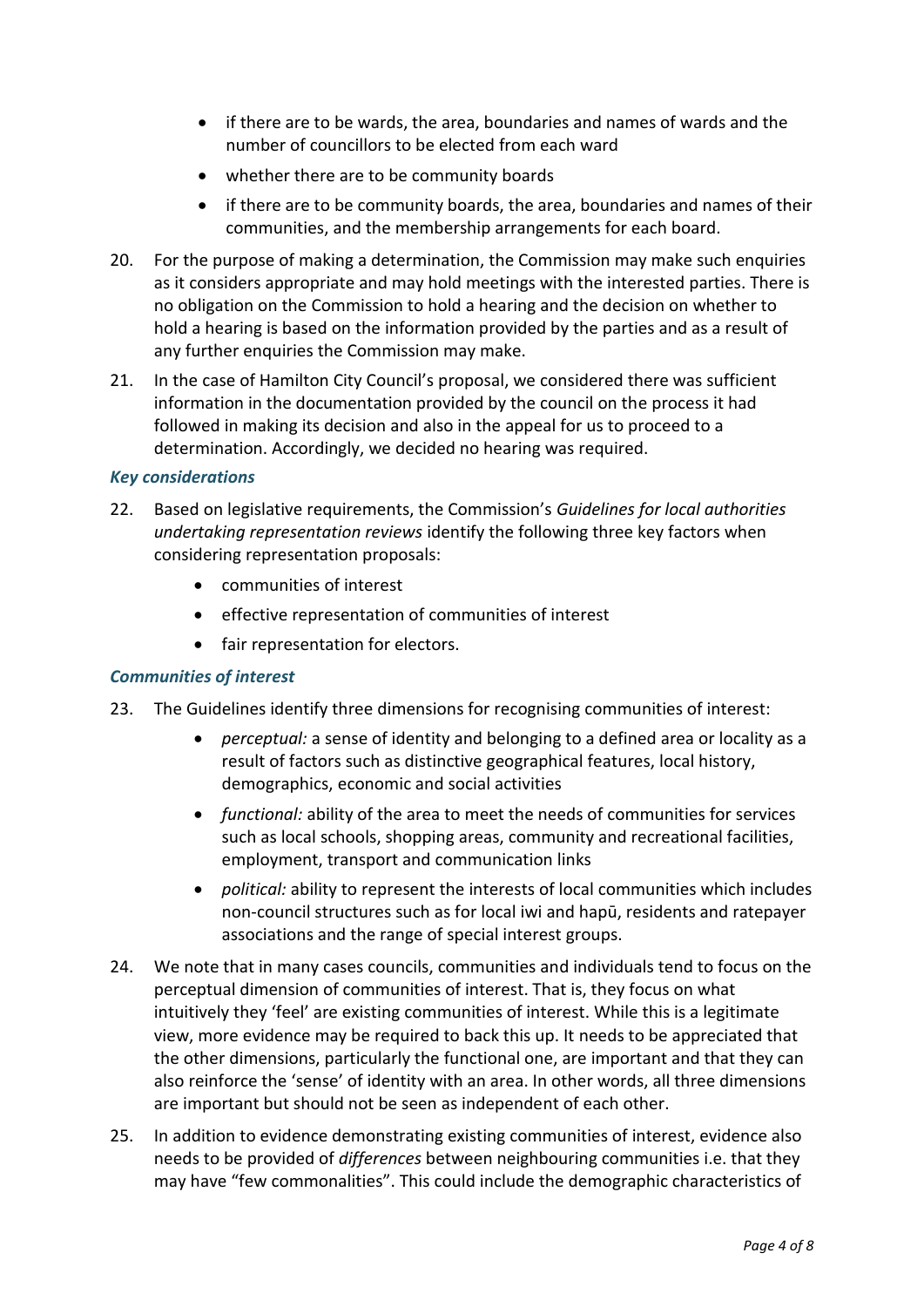an area (e.g. age, ethnicity, deprivation profiles) and how these differ between areas, and evidence of how different communities rely on different services and facilities.

26. In the case of Hamilton City, the city was constituted in 1989 largely based on the then existing city with some boundary changes in anticipation of future growth. While Hamilton was seen as the main centre for a wider Waikato area, the Commission was concerned at the impact a larger territorial authority would have upon the other districts in the region. Accordingly, the city was confined to a largely urban area.

#### *Effective representation of communities of interest*

- 27. Section 19T of the Act requires the Commission to ensure that:
	- a) the election of members of the council, in one of the ways specified in section 19H (i.e. at large, wards, or a mix of both) will provide effective representation of communities of interest within the city
	- b) ward boundaries coincide with the boundaries of the current statistical meshblock areas determined by Statistics New Zealand and used for parliamentary electoral purposes
	- c) so far as is practicable, ward boundaries coincide with community boundaries (where they exist).
- 28. 'Effective representation' is not defined in the Act, but the Commission sees this as requiring consideration of factors including the appropriate total number of elected members and the appropriate basis of election of members for the district concerned (at large, wards, or a mix of both).
- 29. Section 19A of the Act provides that a territorial authority shall consist of between 5 and 29 members, excluding the mayor. The Hamilton City Council initially comprised a mayor and 17 councillors on its constitution in 1989. This number was reduced to 13 in 1992 and then to the current 12 in 2007. As noted, the council's pre-consultation activities showed a range of views on the appropriate number of councillors including some support for the existing number. There was also a range of views on this matter in the submissions on the council's initial proposal.
- 30. The Commission's Guidelines note the following factors need to be considered when determining effective representation:
	- a) avoiding arrangements that may create barriers to participation, such as at elections by not recognising residents' familiarity and identity with an area
	- b) not splitting recognised communities of interest between electoral subdivisions
	- c) not grouping together two or more communities of interest that share few commonalities of interest
	- d) accessibility, size and configuration of an area including access to elected members and vice versa.
- 31. Hamilton City initially had five wards in 1989 and this was reduced to three in 1998. The current two wards, divided by the Waikato River, were established for the 2007 elections. From the council's consultation activities, there now appears to be a range of views in the community on the appropriate number of wards including no wards i.e. an at large system. Given this range of views, the council is proposing the retention of current arrangements.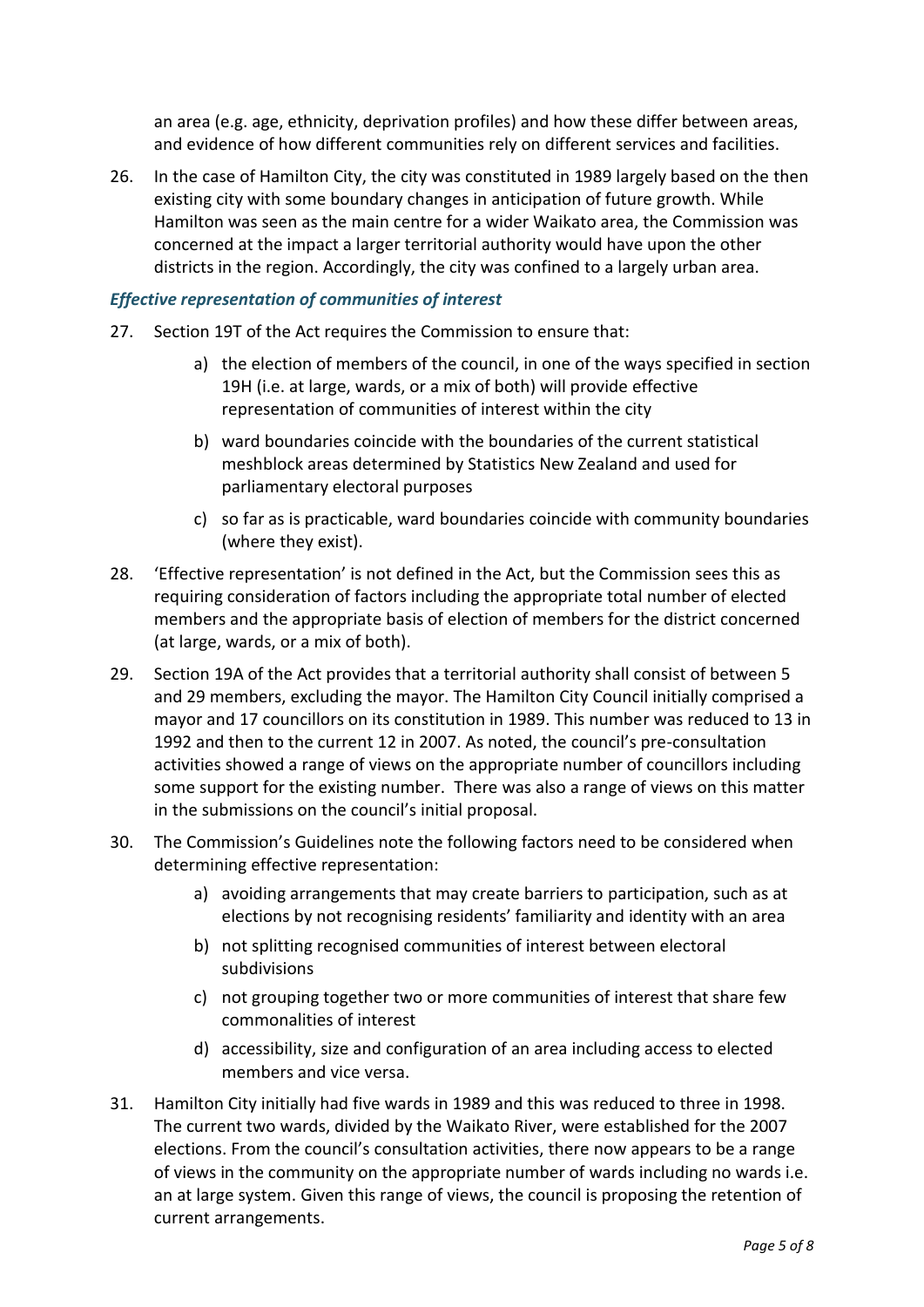- 32. It is noted that the appellant states that in her submission on the council's initial proposal she "supported a change to 3 wards … however … I would ideally like more than 3 wards and feel that a mixed system (wards & at large) should also be considered".
- 33. It is clear from the council officer reports that the council does have good information in relation to the communities that make up Hamilton City. This includes the characteristics of 'community profile areas' with 12 of these (six within each ward) identified following the last census. However, it is not clear the extent to which the council considered this information in relation to the present two-ward structure. In other words, do the two wards continue to reflect groupings of communities of interest with distinct commonalities, and more so than other possible groupings? The appellant believes they do not.
- 34. We note the appellant herself does not identify one preferred ward structure and also raises the option of a mixed ward-at large system of representation. Given this, and the range of views expressed in the consultation, we are not in a position, nor do we think it would be appropriate at this stage in the review, to determine a different ward structure. Accordingly, we have determined to endorse the council's proposal for retention of the current two-ward structure electing 12 councillors.
- 35. We recommend, for its next representation review, the council undertakes further work on appropriate groupings of the city's communities of interest with a view to ensuring the most effective representation for these communities into the future. This consideration should include both recent and forecast population growth in Hamilton City, along with the likely impact of boundary alterations between the city and neighbouring Waikato and Waipa districts already completed and possible in the foreseeable future.

### *Fair representation for electors*

- 36. For the purposes of fair representation for the electors of a district, section 19V(2) of the Act requires that the population of each ward divided by the number of members to be elected by that ward must produce a figure no more than 10 per cent greater or smaller than the population of the district divided by the total number of members (the '+/-10% rule').
- 37. The council's proposal for a council comprising the mayor and 12 councillors elected from two wards, complies with the rule.

#### *Communities and community boards*

- 38. Section 19J of the Act requires every territorial authority, as part of its review of representation arrangements, to determine whether there should be community boards in the district and, if so, the nature of those communities and the structure of the community boards. The territorial authority must make this determination in light of the principle in section 4 of the Act relating to fair and effective representation for individuals and communities.
- 39. The particular matters the territorial authority, and where appropriate the Commission, must determine include the number of boards to be constituted, their names and boundaries, the number of elected and appointed members, and whether the boards are to be subdivided for electoral purposes. Section 19W also requires regard to be given to such of the criteria as apply to reorganisation proposals under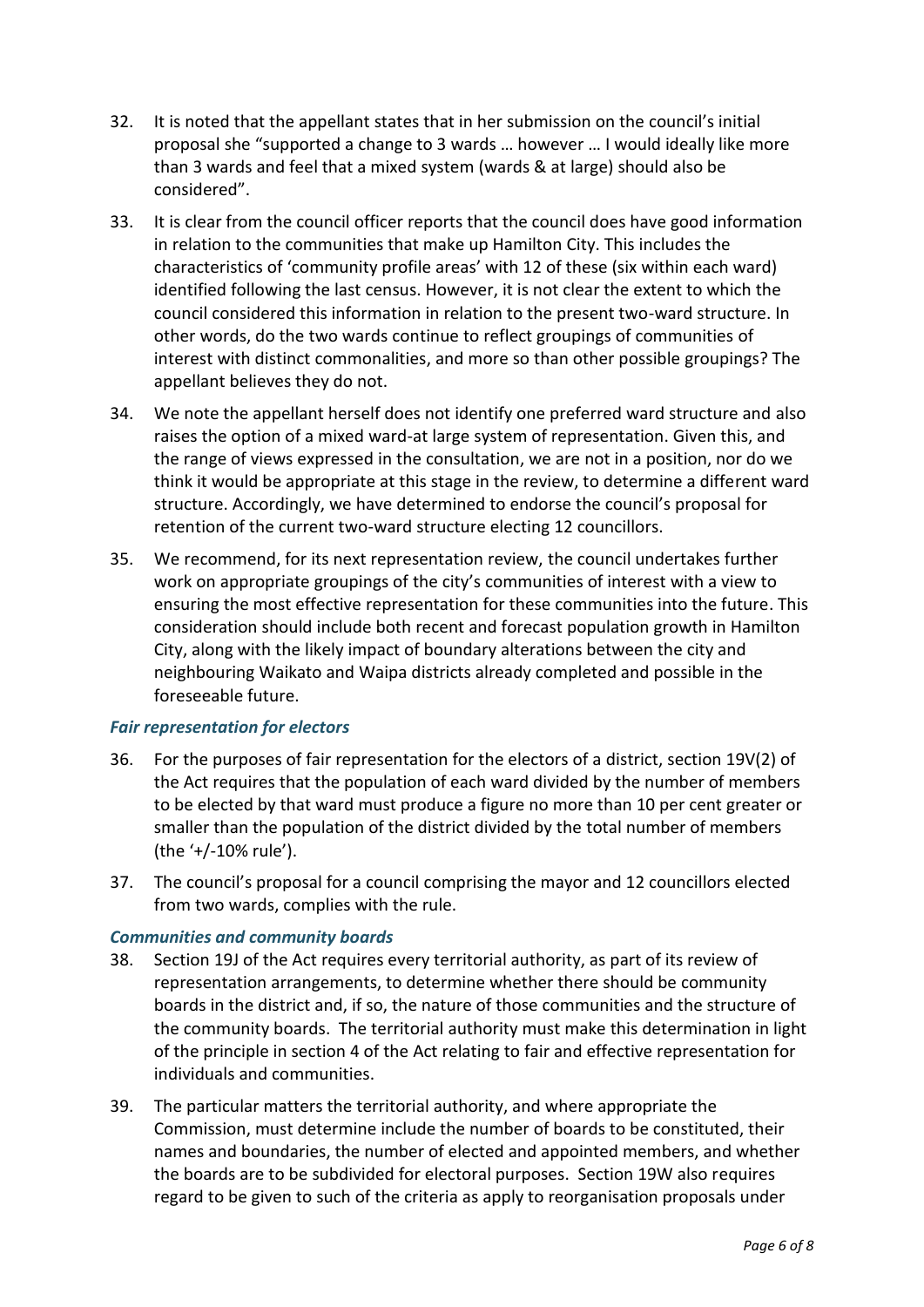the Local Government Act 2002 as is considered appropriate. The Commission sees two of these criteria as particularly relevant for the consideration of proposals relating to community boards as part of a representation review:

- Will a community board have an area that is appropriate for the efficient and effective performance of its role?
- Will the community contain a sufficiently distinct community or communities of interest?
- 40. There have been no community boards in Hamilton City since its constitution in 1989. The council is not proposing the establishment of any community boards and the appeal does not raise this issue. Accordingly, we endorse the council's proposal in relation to this matter.

### **Commission's determination**

- 41. Under section 19R of the Local Electoral Act 2001, the Commission determines that for the general election of Hamilton City Council to be held on 12 October 2019, the following representation arrangements will apply:
	- 1. Hamilton City, as delineated on Plan LG-016-2013-W-1 deposited with the Local Government Commission, will be divided into two wards.
	- 2. Those two wards will be:
		- a) East Ward, comprising the area delineated on Plan LG-016-2013-W-3 deposited with the Local Government Commission
		- b) West Ward, comprising the area delineated on Plan LG-016-2013-W-2 deposited with the Local Government Commission
	- 3. The Council will comprise the mayor and 12 councillors elected as follows:
		- a) six councillors elected by the electors of East Ward
		- b) six councillors elected by the electors of West Ward
- 42. As required by section 19T(b) of the Local Electoral Act 2001, the boundaries of the above wards coincide with the boundaries of current statistical meshblock areas determined by Statistics New Zealand and used for parliamentary purposes.